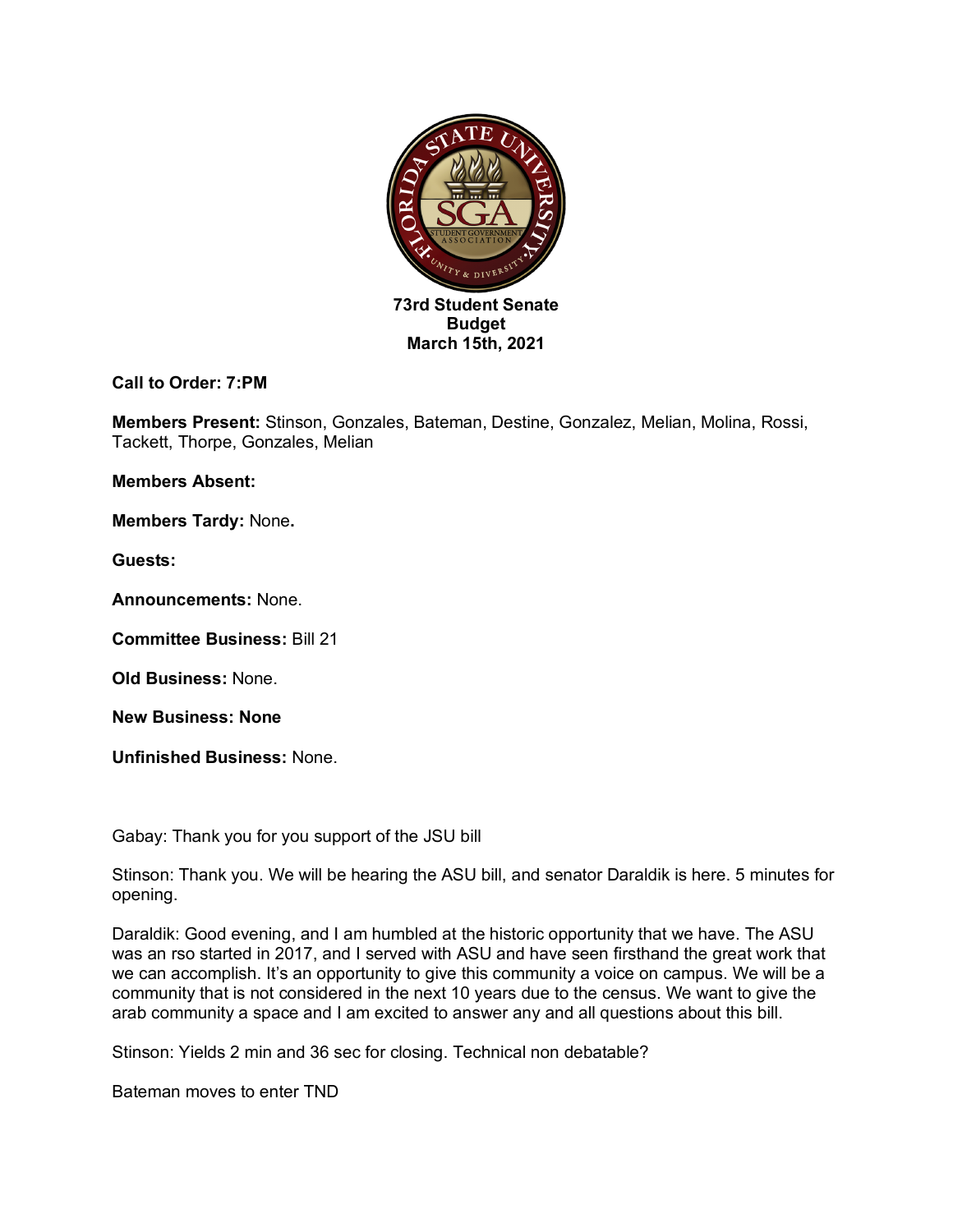Rigiduel seconds

Rigiduel: What is the average turnout at ASU?

Daraldik: When it comes to our past GBMs, we would have approximately 30 to 40 students who come to the gbm and participate, but overall we had over 70 members in total.

Rigideul: have there been talks about what they would be requesting in terms of budget?

Daraldik: We don't plan on asking alot like the other agencies, we want to see what we need first before we get a number for that. There's one event I can think of but basically we had estimated around 2000 cost at the event which would have been an opportunity to create sponsorships and relationships with other RSOs. Our hope is be able to do that ASK a event when we become a staple.We are first looking for an opportunity to be established.

Stinson: There were some really questions that we had to work through with the JSU for about 8 months and I was wondering if you had some of these mapped out. So member count

Daraldik: around 40 active members but considering the potential affiliates that number could rise.

Stinson: what programming have you had over the school year?

Daralsdik: We have had 3 years of gbms and events so when it comes to that we do have scheduled events. We have had a GBM discussing the middle east and what countries are involved. we talk about all those different identities and how those communities have affected american societies, and we discuss how Arabs are viewed in western society. Since covid we probably had 3 GBMs, but pre covid it was monthly. Recently we have not been able to do that because of COVID

Stinson: Do you have a plan for long term leadership?

Daraldik: when it comes to continuity we are in contact with incoming students and we are still working on reaching out to the middle eastern studies department and get to talk with students who would want to be apart of our organization. There has never been a way for us to track middle eastern identity so we can't say for sure how many arabs are on this campus.

Stionson: So you know what you guys want to do?

Daraldik: yes the people in administrative positions know where we want to take the ASU.

Stinson: have you had conversations with Exec? Because thats where this is going after senate.

Daraldik: yes I had a recent conversation with JEane pierre and we talked about the agency and the potential for it. Stinson: great, thank you so much

Rigiduel: How would the ASU leadership respond to a non arab student in the ASU leadership?

Daradik: I think if someone wants to serve it would be that they understand the role they will take on and be sure that ASU continues because we are here to create a space to we;lcome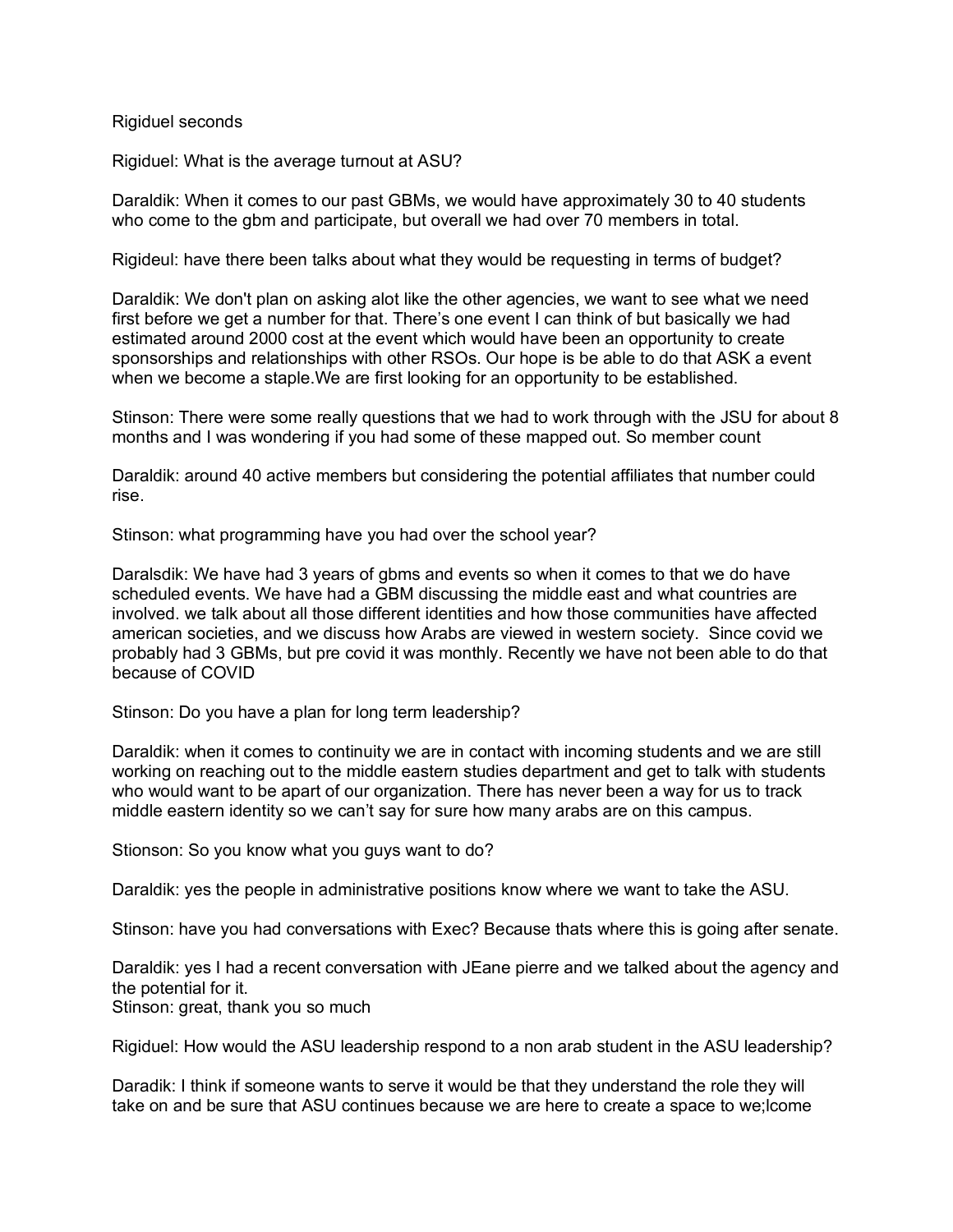allyship and celebrate our culture and contributions. I think it would be a bring in space rather than trying to exclude people

Rigiduel motions to move into the round table.

Stinson: I want to make sure this budget committee can really look at this so I suggest that we table this and a lot of these things aren't necessarily there yet. I would be friendly to make a motion to table this bill

Rossi: Moves to table bill Bateman Seconds

Rigiduel Objects

Rigudel: Yes A Gonzalez: Yes Rossi: No Bateman: No Tackett: Yes Thorpe: No Melian: Yes R Gonzales: No Stinson: No

Bateman: I think that I am concerned about this possible agency's attendance because that really is the bar of entry as far as future agencies and I don't feel there is the presence on the campus to warrant the moving of the agency at this time.

A Gonzalez: Col can you clarify what we are talking about

Col : in regards to?

A Gonzalez: What are we talking about right now.

Col: The ASU. I want to see this happen and want to be a thing.

Daraldik: It is heartbreaking to see how when senator says that there is not enough support from the community because these groups I refer to are onboard with what we are doing but beyond that we are in the process of organizing an alumni network, and there never has been a space for the arab community to have a seat at the table to vocalize the concerns that we have had. We don't even know the amount of us on campus. We can have more serious conversations once we are a Union, and other unions have the demographics but we lack that entirely. My community is marginalized and I feel like I'm being marginalized again. I am frustrated

Stinson: I get it, if there is a need for this agency then it should be on campus but a lot of these things are unknown and you do this through programming, and if you do have that community on campus then you have to show that there are these people and you've said that you have not had any events cus covid we still don't understand if that is a need and i think that is really important to conceptualize a lot of these numbers and you said that there could be a thousand arab student or 10,000 and it is an unknown. We just need to know these statistics so it can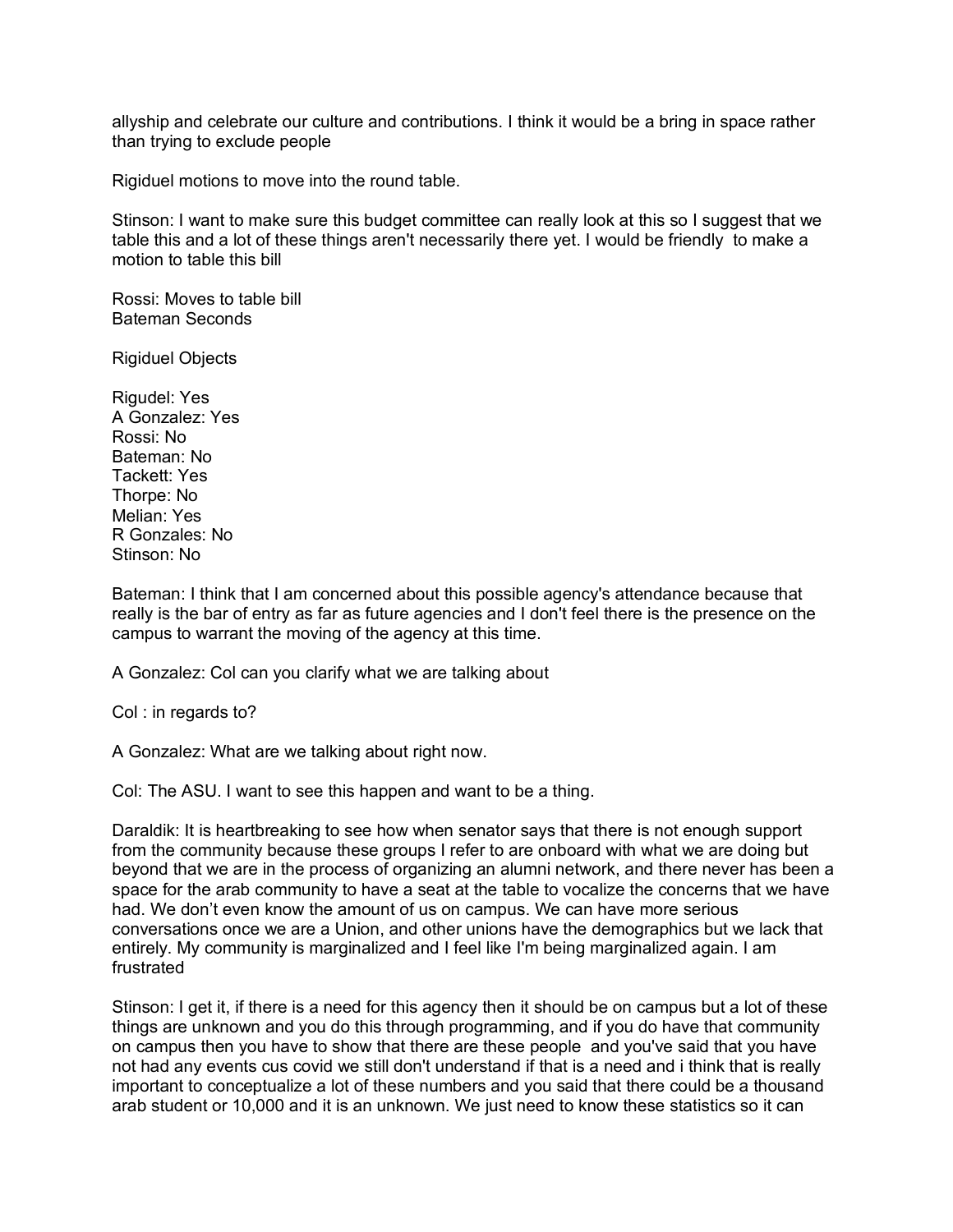serve the community. A Lot of these funding aspects ur saying ur in these conversation, it seems like those things aren't worked out yet, and there needs to be a lot more development and finite things before it had complete union status, We just need to make sure this is a union that is sustainable, but it is our job as a committee to make sure all of these kinks are worked out.

Rigiduel: So I don't think the same. I think things start small and give them the opportunity to get big. They need to start somewhere, you scale. It has to start somewhere, and I think arab students have a lack of representation on campus and I think agency status will help them with that. In order for them to get this status they have to get there and this is going to have to be debated on senate floor at some point but to stop them at this point would be sad. These people need representation and it is sad to see this bill tabled in budget today.

Stinson: It is not like they do have a place, and that is what JSU had to do and gain numbers so they could become an agency and that is the startup i think ASU would need.

Rigiduel: Putting Arab students and Jewish students makes sense but even if there is less people going to these events they still need that space.

Stinson: That's why this is tabled because we need to work out the kinks it is simply tabled.

Bateman: I think we are thinking very similar. You can have alumnus donate to RSOs and donations as well. I see no reason why you need to be an agency to build a coalition, i think these are all things that can happen right now, and giving it a new title might not change this issues as far as participation.

Rossi: There were alot of unknowns and whenever a project is launched, you have to have everything in place and that is why i tabled it.I want ASU to succeed in what they are doing and have the metrics and programming. The arab community is unrepresented and what I want to see is them prime for success at launch

Melian: I just wanted to say that I voted yes for the objection. I want to keep a motion out of this but this is budget committee senator daraldik is not asking for a large amount of money but it will build the community. There is not alot of money being asled for and there is structure to it

Daraldik: Listening to the concerns heard i just want to say that when it comes to the budget we are not asking for any money really especially when it comes to establishing us as an agency. For us we are working on the coalition building which has been going for 3 years as an RSO and has been receiving that RSO status every single year. Being a union will allow the Unknowns to become knowns. We don't have the privilege to know how many community members are here. There are so many of us that go into these demographics and our administration needs to help us figure out. It is hurtful to say the least that a community does not know how many members are apart of the community because no one has cared about it enough to occur.

Stinson: I want to work with you to get that changed because Arabs should not have to put white on ethnicity categories.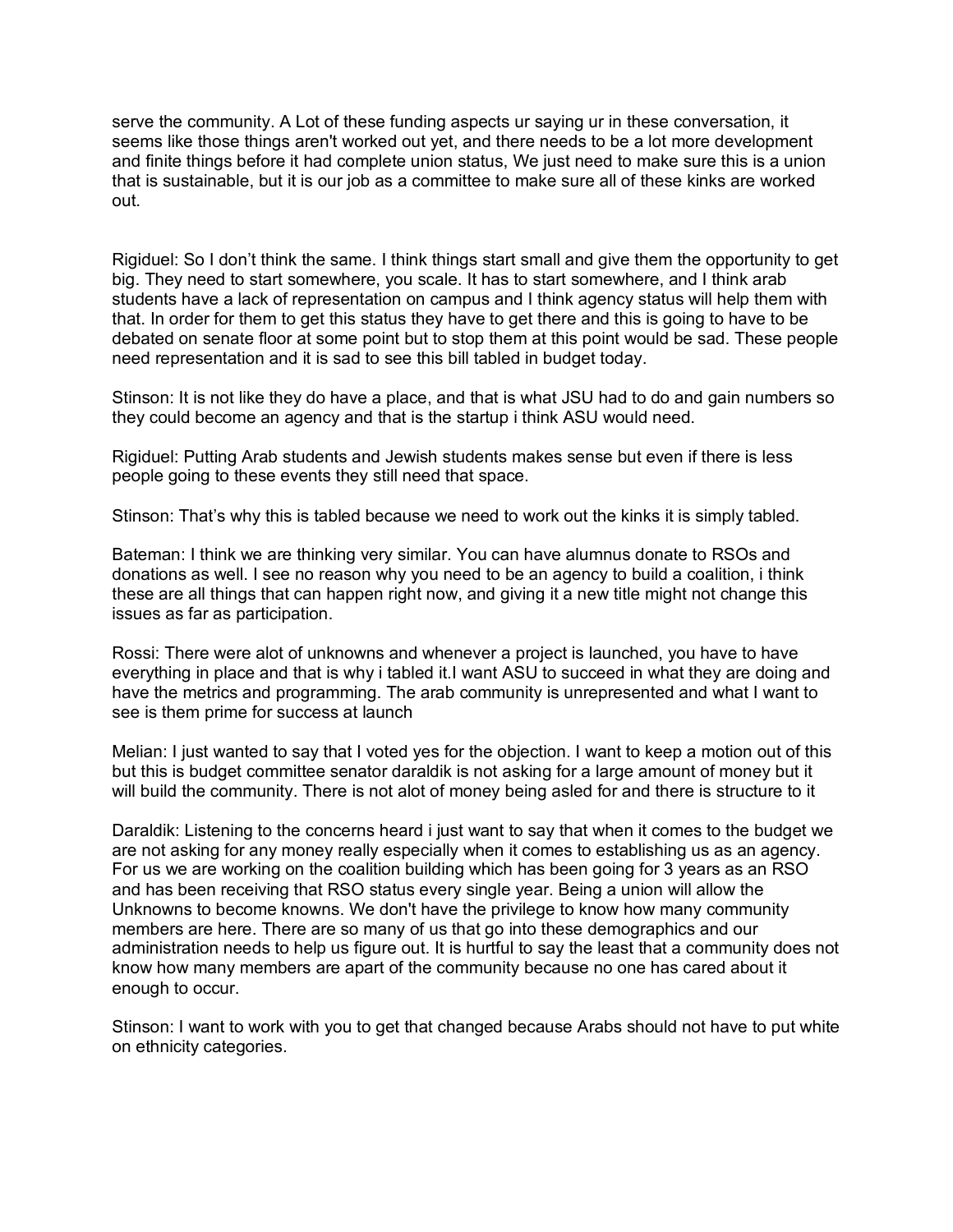Daraldik: we have been an RSO for 3 years and now is a great time for us to become an agency. It is sad that every time I bring attention to the community I get shot down for what I try to bring to the table.

Rigideul: So what harm is this doing to the student body right? We are supposed to be helping students. What makes ASU different than ASU

Stinson: We don't see any harm with this at all, we just want to make sure it is sound and make sure that this is the best possible agency and once again it is tabled not voted down. And I will work with Daraldik on every concern that I have to make sure that gets addressed.

England: This is a hopefully common sense transaction. This is sending 1720 to the center of leadership and global change. To my understanding there is a cultural graduation that includes the seminole tribe of FL and they are looking to purchase Stoles for this semester and they are looking to senate.

Bateman moves to enter TND Rigiduel seconds

Bateman moves to enter roundtable Rigiduel seconds

Bateman: I support this

Bateman moves to call the questions R Gonzales seconds

R Gonzales: Yes Bateman: Yes Rigiduel: Yes Melian: Yes Rossi: Yes

Stinson: Closing announcements none. I will go ahead and list my concerns and we can discuss them. Feel free to reach out.

Bateman: I think this is my last senate meeting ever.

Stinson: I am working on something for budget and hopefully my idea is cool but yea.

Bateman: You guys are my favorite group of people in senate

Bateman moves to adjourn

R Gonzales seconds

## **Final Announcements:** none

**Date and Time of Next Meeting:** TBD